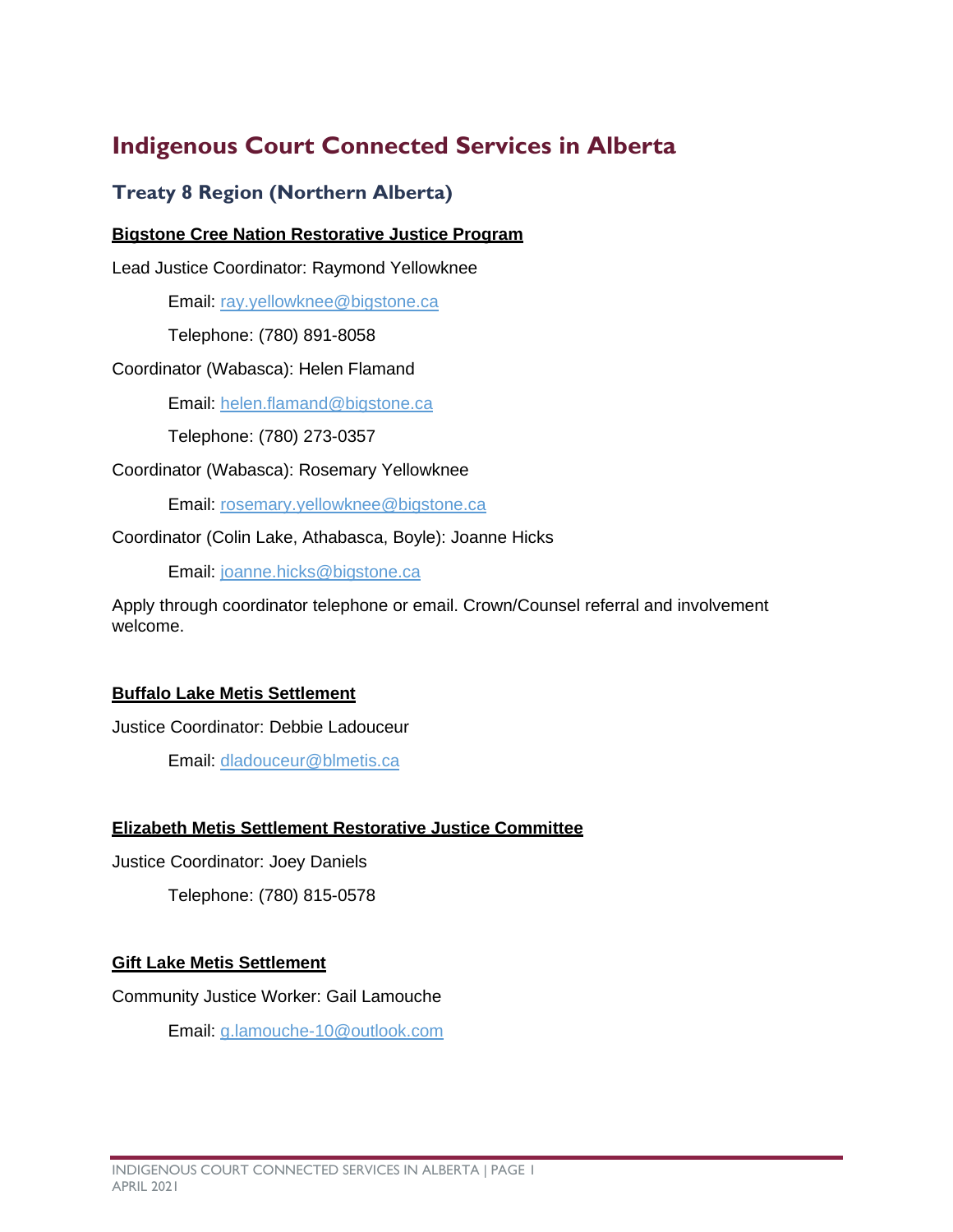#### **Native Counselling Services of Alberta Courtworkers:**

Grande Prairie: (780) 532-9359

Athabasca: (780) 675-9495

Grande Cache: (780) 827-3800

High Level: (780) 926-3159

High Prairie: (780) 523-3282

Peace River: (780) 624-4622

Slave Lake: (780) 849-4914

Valleyview: (780) 524-4449

Wabasca: (780) 891-3818

St. Paul: (780) 645-5250

Cold Lake: (780) 594-1914

Fort McMurray: (780) 743-1888

Lac La Biche: (780) 623-7135

Lloydminster: (780) 875-2551

# **Treaty 6 Region (Central Alberta)**

#### **Enoch Cree Nation Justice Committee**

Coordinator: Jim Brule

Email: [james.brule@sis.net](mailto:james.brule@sis.net)

Phone: (780) 991-3964

Apply by phone. Regional service. Crown/Counsel referral and involvement welcome.

#### **Fishing Lake Métis Settlement Community Justice Program**

Community Justice Worker: Anne Fayant

Email: [justice@fishinglakems.ca](mailto:justice@fishinglakems.ca)

Telephone: (780) 943-2202 Ext. 1014

Apply by phone. Crown/Counsel referral welcome.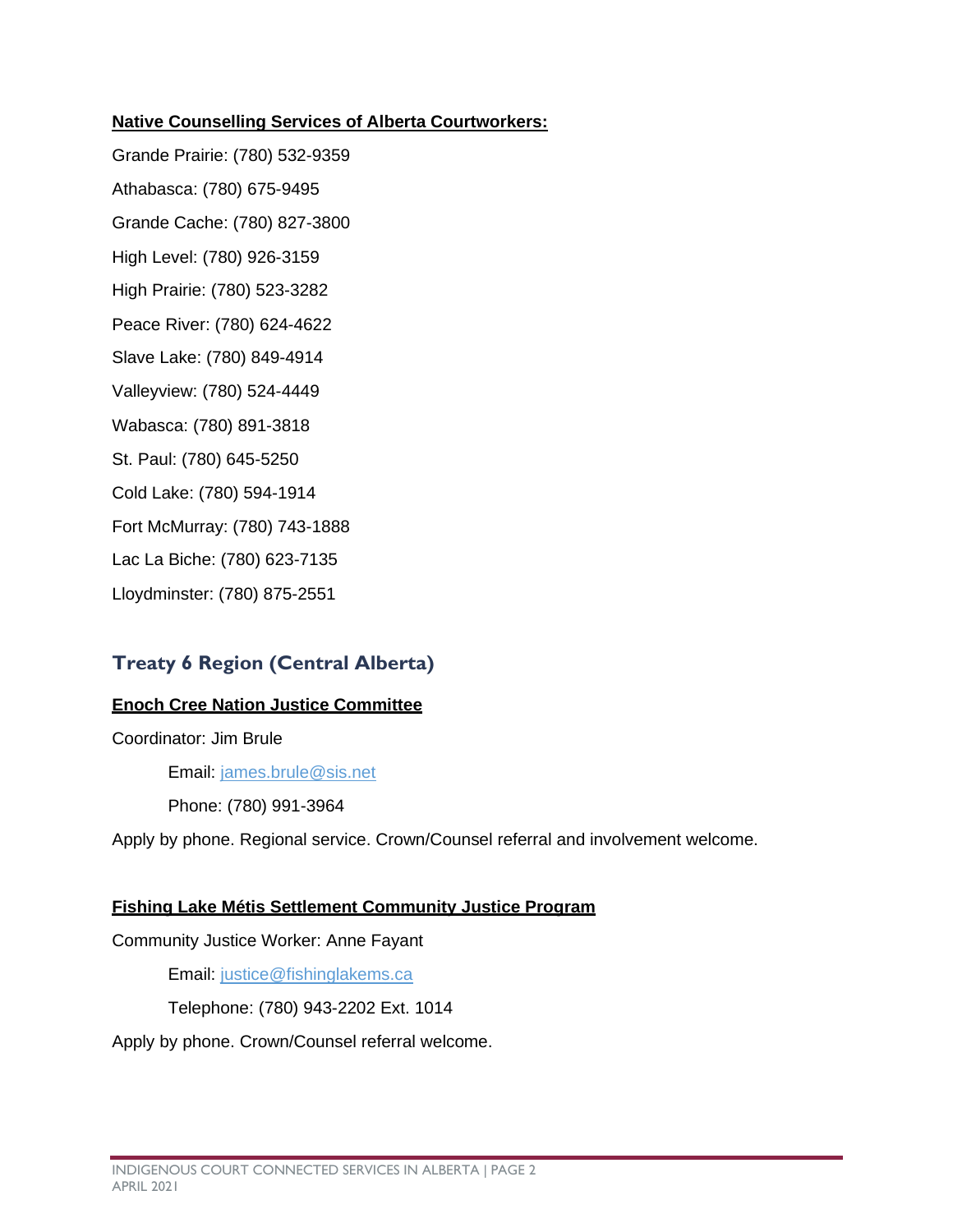#### **O'Chiese First Nation Restorative Justice**

Coordinator: Corrinne Bell Email: [corrinne.b@ocsn.ca](mailto:corrinne.b@ocsn.ca) Telephone: (403) 846-9336 Apply by phone or email. Rocky Mountain House area.

#### **Saddle Lake Restorative Justice**

Community Justice Worker: Mona (Ramona) Cardinal Telephone: (780) 646-2800 Community Justice Worker: Stacey Harrison Telephone: (780) 614-1801 Email: [slbgclub@gmail.com](mailto:slbgclub@gmail.com) Crown/Counsel referrals welcome.

#### **Alexander, Alexis & Enoch Court Worker**

Yellowhead Tribal Community Corrections Society: Alexander, Alexis & Enoch Court Worker: Adrienne Yellowdirt Email: [Adrienne@ytccs.ca](mailto:Adrienne@ytccs.ca)

## **Native Counselling Services of Alberta Courtworkers**

Edmonton: (780) 423-2141 Red Deer: (403) 347-4377 & (403) 347-4385 Stony Plain: (780) 963-5975 Wetaskiwin: (780) 352-2461 Hinton: (587) 467-8858

#### **Native Counselling Services of Alberta**

Family Reconciliation Program Edmonton (587) 855-6732 Family Reconciliation Program St. Paul (780) 645-5250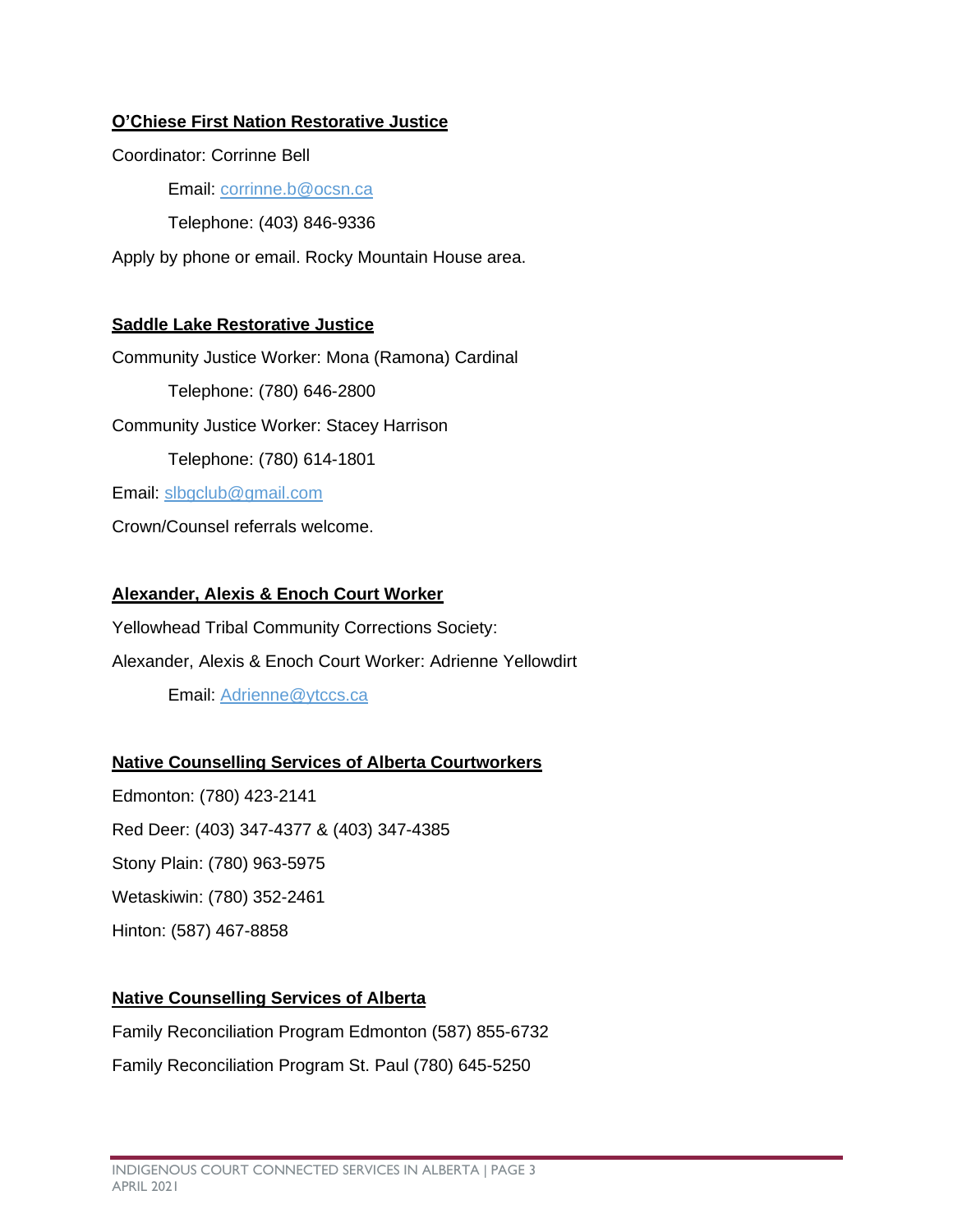# **Treaty 7 Region (Southern Alberta)**

#### **Calgary Indigenous Court Services**

Elizabeth Fry Society

Contact Katelyn Lucas

Email: [executivedirector@elizabethfrycalgary.ca](mailto:executivedirector@elizabethfrycalgary.ca)

#### **Kanaii Peacemaking Program**

Coordinator: Tony Delaney Telephone: (403) 737-4407 Accepts referrals for Blood Tribe members only.

#### **Siksika Justice: Aiskapimohkiiks Restorative Justice Program**

Coordinator: Joanne Yellowhorse

Telephone: (403) 734-5123

Dyan Breaker, Senior Manager with Siksika Justice Department

Email [JusticeSrManager@siksikanation.com](mailto:JusticeSrManager@siksikanation.com)

Siksika region, Cardiff, Drumheller

Apply by telephone.

#### **Tsuu T 'ina Peace maker Court**

Office of the Peacemaker

Email: [peacemaker@tsuutina.com](mailto:peacemaker@tsuutina.com)

Telephone: (403) 238-3500

Coordinator Loni Bigcrow

Telephone: (587) 437-3712

Contact by telephone to enquire about eligibility requirements. Calgary area. Referrals are made through the police before a charge is laid, after a charge is laid from the Crown, or after a conviction through a Sentencing Circle.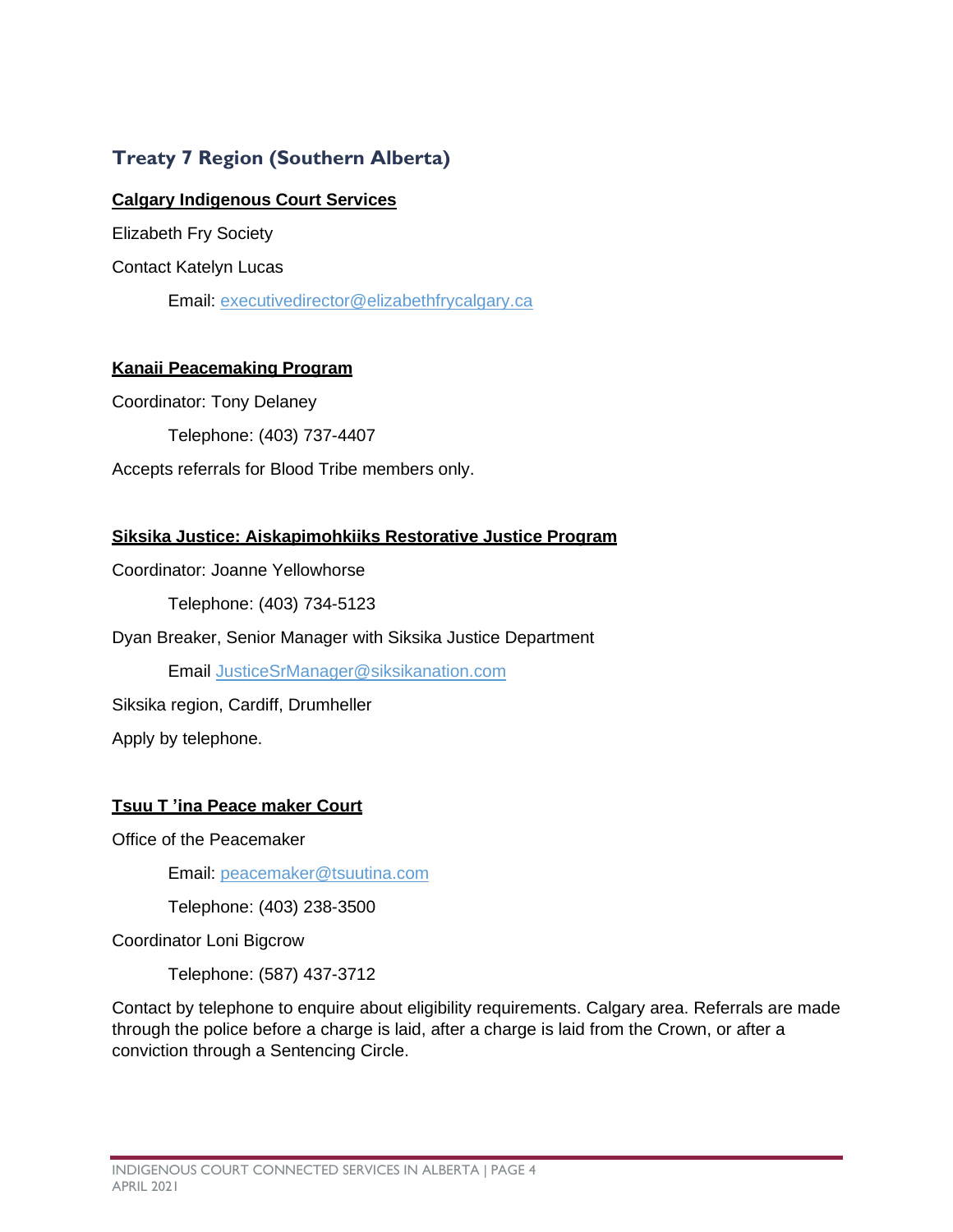#### **Urban Indigenous Peacemaker Program**

Peacemaking Coordinator: Bill Barrett Email: [william-barrett@ncsa.ca](mailto:william-barrett@ncsa.ca) Telephone: (403) 312-7335 Email: [calgary@ncsa.ca](mailto:calgary@ncsa.ca) Office Telephone: (403) 237-7850, Fax: (403) 237-7857 Website: [www.ncsa.ca](http://www.ncsa.ca/) Applications currently by Crown only. Welcomes Counsel involvement in negotiating conditions and referrals through Crown.

#### **Native Counselling Services of Alberta Courtworkers:**

Calgary: (403) 237-7850

Brocket: (403) 965-3933

Lethbridge: (403) 329-6140

## **General**

#### **Native Counselling Services of Alberta Programs:**

#### **[NCSA Programs](http://www.ncsa.ca/programs/)**

[Courtworkers and Justice](http://ncsa.ca/programs/help-with-court/)

- [Criminal Courtworkers](http://ncsa.ca/programs/help-with-court/criminal-courtworkers/)
- [Family Courtworkers](http://ncsa.ca/programs/help-with-court/family-courtworkers/)
- [Residential School Health Support](http://ncsa.ca/programs/help-with-court/residential-school-health-support-workers/)

#### [NCSA Family Services](http://ncsa.ca/programs/help-with-childrens-services/)

- [Family Reconciliation Program \(Edmonton\)](http://ncsa.ca/programs/help-with-childrens-services/frp/)
- [Family Reconciliation Program \(St. Paul\)](http://ncsa.ca/programs/help-with-childrens-services/family-reconciliation-program-st-paul/)
- [Wâhkômiwêw Connections Program \(St. Paul, Cold Lake & Bonnyville\)](http://ncsa.ca/programs/help-with-childrens-services/wahkomiwew-connections-program-st-paul/)
- [Wâhkômiwêw Connections Program \(Stony Plain\)](http://ncsa.ca/programs/help-with-childrens-services/wahkomiwew/)
- [Kiyôhkatowin Home Visitation Program \(Stony Plain\)](http://ncsa.ca/programs/help-with-childrens-services/kiyohkatowin-home-visitation-program/)
- [Kiyôhkatowin Home Visitation Program \(St. Paul, Cold Lake & Bonnyville\)](http://ncsa.ca/programs/help-with-childrens-services/kiyohkatowin-home-visitation-program-st-paul-cold-lake-bonnyville/)